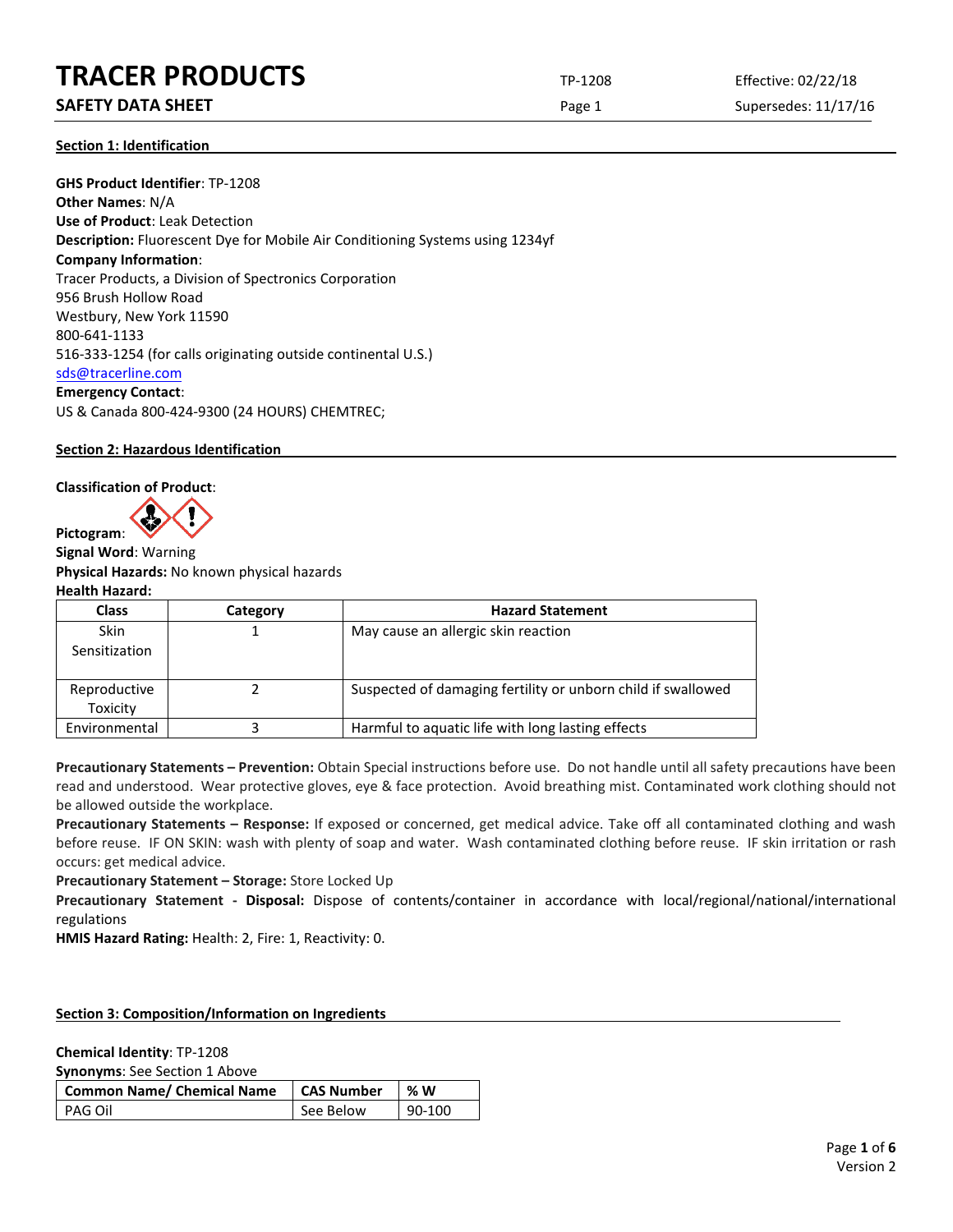**SAFETY DATA SHEET** SUPERFOUR CONSUMING THE Page 2 Supersedes: 11/17/16

| Fluorescent Dye    | See Below | $0 - 10$ |
|--------------------|-----------|----------|
| Tricresylphosphate | 1330-78-5 |          |

**PAG Oil:** The specific identity and composition has been withheld as a trade secret. **Fluorescent Dye:** The specific identity and composition has been withheld as a trade secret.

## **Section 4: First-Aid Measures**

## **Primary Routes of Exposure:**

**Inhalation**: Remove to fresh air. If symptoms develop, seek immediate medical attention. If not breathing, give artificial respiration. **Eye Contact**: Flush eyes with water for 15 minutes. If irritation develops, consult a physician.

**Skin Contact**: Wash affected area with soap and water and rinse thoroughly. If irritation develops, consult a physician.

**Ingestion**: Give water. Call a physician immediately. Do not induce vomiting.

**Aggravation of Existing Conditions:** Exposure to this product is not expected to contribute to, worsen or aggravate any existing medical conditions.

**Most Important Symptom**: Treat symptomatically.

## **Section 5: Fire-Fighting Measures**

**Flash Point:** >400°F (204°C)

**Test Method:** Setaflash Closed Cup

**Explosive Limit:** LEL (%): No data available; UEL (%): No data available

**Autoignition Temperature:** No data available

**Unusual Fire and Hazardous Combustion and Decomposition Products:** Smoke, soot, and toxic/irritating fumes (i.e., carbon dioxide, carbon monoxide, etc.). Oxides of nitrogen and carbon.

**Fire and Explosion Hazards:** May liberate irritating or toxic vapors during combustion or decomposition.

**Extinguishing Media:** Based on the NFPA guide, use dry chemical, carbon dioxide, water mist, water jet sprays, halogen, or alcohol foam suitable for Class B fires. Use water to cool containers exposed to fire. For large fires, use water spray, fog or alcohol foam, thoroughly drenching the burning material.

**Unsuitable Extinguishing Media:** High volume water with full jet. Oxidizers and reducers.

**Fire-Fighting Procedures/Equipment:** Fire fighters and others who may be exposed to the products of combustion should be equipped with NIOSH-approved, positive-pressure, self-contained breathing apparatus (SCBA) and full protective clothing. Water can be used to cool and protect containers and surroundings.

### **Section 6: Accidental Release Measures**

## **Non-Emergency Personnel**:

General Advice: Avoid inhalation and contact with skin, eyes, or clothing. Wash hands and face before eating, drinking, or using tobacco products.

Personal Protective Equipment Needed: Wear impervious gloves, shoes, and protective clothing

**Emergency Personnel**:

Suitable Protective Gear: Wear impervious gloves, shoes and protective clothing.

Unsuitable Protective Gear: Not Applicable

**Environmental Precautions**: Prevent any contamination of local soils and water supply. Prevent ground water infiltration or any ground penetration. Avoid the spreading or entering into watercourses by using sand, soil, or other types of barriers. If contamination into water course or sewage system, alert appropriate authorities.

## **Containment/Clean-up Methods**:

Containment & Recovery of Product: Contain with absorbent material, such as clay, soil, universal binding medium, or any commercially available absorbent. Shovel reclaimed dye and absorbent into a recovery or salvage drums for disposal. For larger spills, transfer to a salvage tank for recovery or safe disposal. Any residues should be treated like a small spill. This is not a RCRA hazardous waste per Title 40 CFR 261. Stop material from contaminating soil, or from entering sewers or bodies of water. For larger spills, transfer to a salvage tank for safe recovery/disposal. Residues are treated as small spills.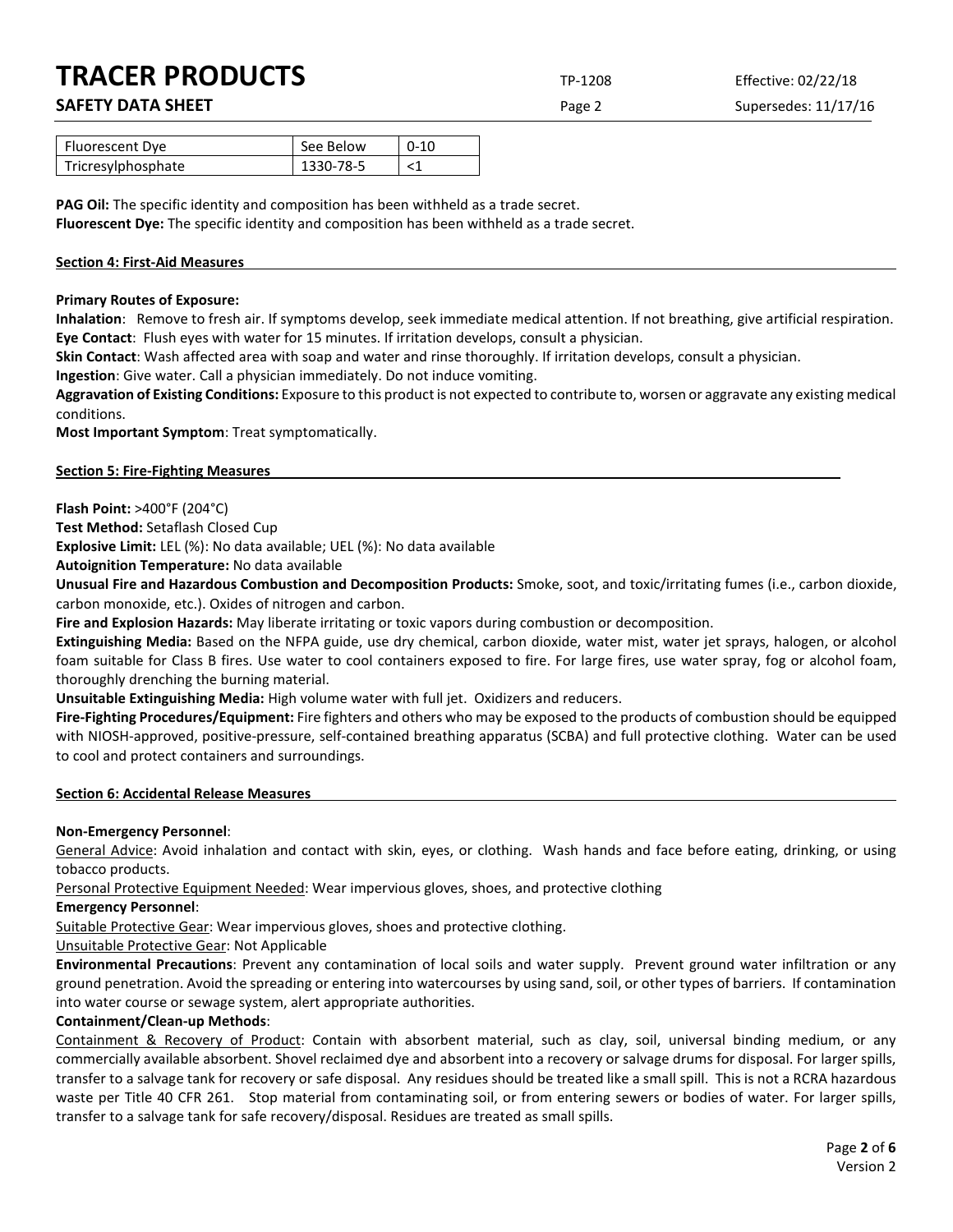| <b>TRACER PRODUCTS</b>   | TP-1208 | Effective: 02/22/18  |
|--------------------------|---------|----------------------|
| <b>SAFETY DATA SHEET</b> | Page 3  | Supersedes: 11/17/16 |

Disposal**:** Either incinerate or land fill in accordance with applicable local, state and federal regulations.

## **Section 7: Handling and Storage**

**Handling Precautions:** Use product only in well ventilated areas. Avoid breathing in mists or vapors from a heated product. Avoid formation of mists. Avoid heating product near flash point. Avoid prolonged or repeated contact with skin. Handle in ambient temperature.

**Storage Conditions:** Store in a cool, dry, well-ventilated area away from heat, ignition sources, and direct sunlight. Always keep containers tightly closed. Store away from oxidizing and reducing agents.

**Personal Hygiene:** Wash hands before breaks and at the end of the work day. Do not carry cleaning clothes used to absorb product in clothing. General hygiene measures for chemicals apply.

**Empty Container Precautions:** Do not reuse empty container for any purpose.

**Special Warnings:** Hot organic chemical vapors or mists can suddenly and without warning combust when mixed with air.

## **Section 8: Exposure Controls/Personal Protection**

**Occupational Exposure Limits**: No exposure limits have been established for this product.

**Biological Exposure Limits**: No data available

**Engineering Controls/Ventilation**: Maintain airborne concentrations below the established exposure limits by providing adequate ventilation. General (dilution) ventilation should be acceptable. Additional local exhaust ventilation is recommended where dusts, mists or vapors may be released.

**Airborne Oil Mist Exposure Limits:** PAG Oil

ACGIH TLV:  $5mg/m<sup>3</sup>$ , 8 hr. ACGIH STEL:  $10mg/m^3$  OSHA PEL: 5mg/m<sup>3</sup> 8 hr.

## **Personal Protective Equipment**:

Respiratory Protection: Avoid breathing vapor and/or mist. If occupational exposure limits are exceeded wear NIOSH/OSHA approved equipment. Use a respiratory protection fitted with a combination filter A-P3 for short term use. High airborne concentrations may necessitate the use of self-contained breathing apparatus (SCBA) or a supplied air respirator. Respiratory protection programs must be in compliance with 29 CFR 1910.134.

Skin Protection: Wear protective clothing and appropriate impervious gloves.

Eye Protection: Wear safety goggles with peripheral coverage approved to EU Standard EN 166, AS/NZS 1337. An eye wash facility should be readily available.

Hand Protection: When in contact with material, be sure to use proper gloves approved to standards (Europe: EN 374, U.S.: F739, & AS/NZS: 2161). Gloves made from neoprene, nitrile or butyl rubber may provide suitable chemical protection.

Hygiene Measures: Wash thoroughly after handling, especially before eating, drinking, smoking, or using restroom facilities.

### **Section 9: Physical and Chemical Properties**

**Physical State**: Liquid **Appearance**: Amber **Odor**: Light blend petroleum **Odor Threshold**: No data available **pH**: no data available **Melting Point**: No data available **Freezing Point**: No data available **Initial Boiling Point**: No data available **Boiling Range**: >360°F (182°C) **Evaporative Rate**: No data available **Solid Flammability**: No data available **Gas Flammability**: No data available **Upper Explosive Limit**: No data available **Lower Explosive Limit**: No data available **Vapor Pressure 68**° **F (20**° **C)**: No data available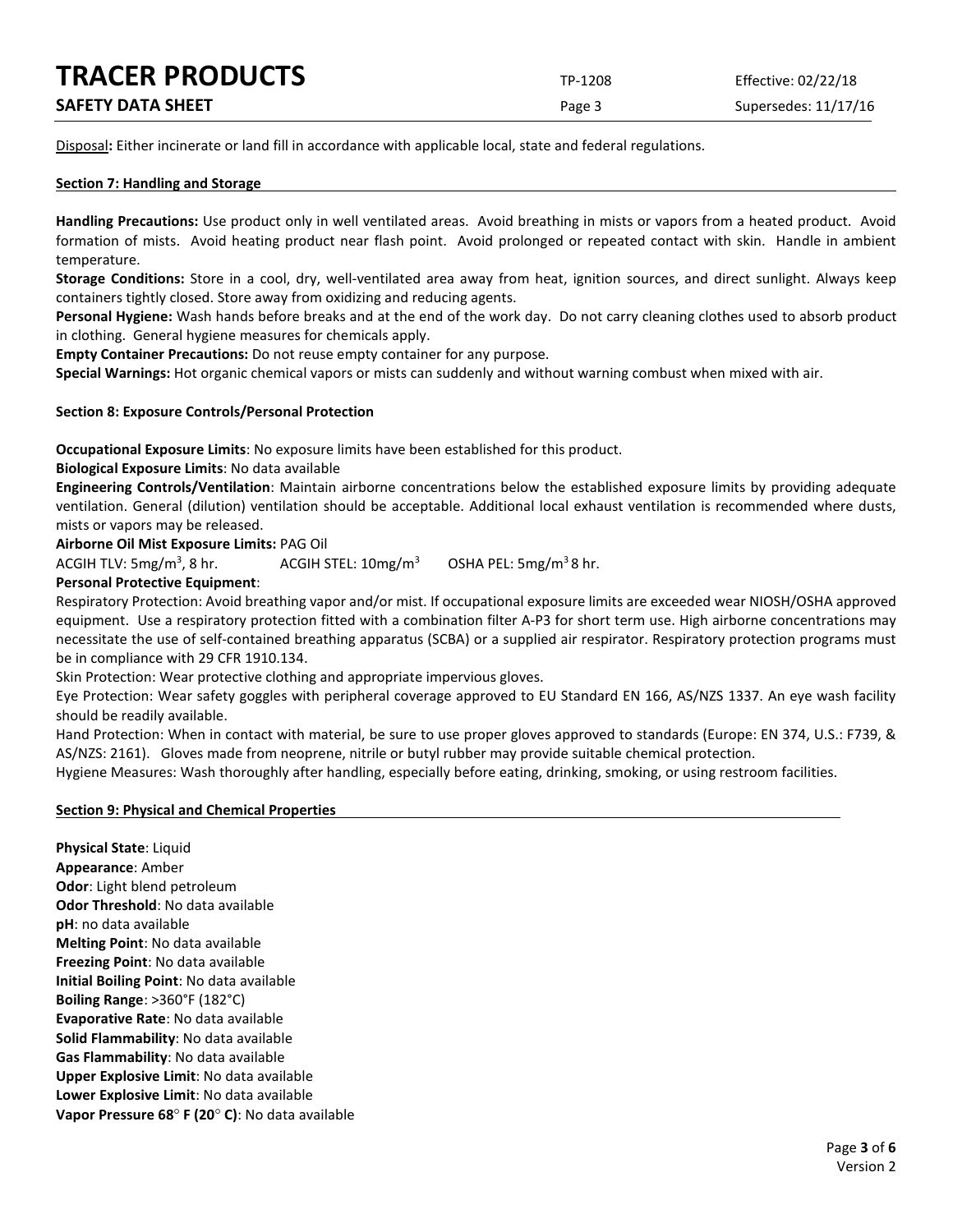## **SAFETY DATA SHEET** SUPERFOUR SAFET ASSEMBLY 10 A Supersedes: 11/17/16

**Vapor Density (Air=1)**: No data available **Relative Density**: 0.98 **Solubility in Water**: Not soluble **Partition Coefficient: n-octanol/water**: No data available **Auto-ignition Temperature**: No data available **Decomposition Temperature**: No data available **Viscosity at 40°C: 39.5 cSt Viscosity at 100°C: 9.08 cSt Percent Volatile by Volume (%)**: 0 **Evaporation Rate (Butyl Acetate=1)**: < 0.01 **Volatile Organic Content (VOC) Component**: None

**Note:** The physical data presented above are typical values and should not be construed as a specification.

**Section 10: Stability and Reactivity**

**Reactivity**: This product is non-reactive under ambient conditions Stability: Stable under normal conditions of use. Can decompose slowly with localized heating over 300°C **Conditions to Avoid**: High temperatures & a source of ignition. Toxic fumes may be released if product is heated above decomposition point.

**Incompatible Materials**: Strong Acids, Strong oxidizing agents, and Reducing agents Hazardous Decomposition Products: In the event of combustion, CO and CO<sub>2</sub> will be formed. **Hazardous Polymerization**: Will not occur

## **Section 11: Toxicological Information**

|                               |        | <b>PAG Oil</b> | <b>Fluorescent Dye*</b> | Tricresylphospahte |
|-------------------------------|--------|----------------|-------------------------|--------------------|
| Oral $LD_{50}$ mg/kg          | Rat    | >5,000         | >5,000                  | >2,000 mg/kg       |
| Dermal LD <sub>50</sub> mg/kg | Rabbit | >2.000         | >2,000                  | >2,000 mg/kg       |
| Inhalation LC <sub>50</sub>   | Rat    | >5.1           | >5.1                    | $>11.1$ mg/l       |
| Eye Irritation                | Rabbit | Mild irritant  | Not an irritant         | Irritant           |
| Skin Irritation               | Rabbit | Irritant       | Not an irritant         | Irritant           |

\*Results based on test of similar product

## **Carcinogenicity**:

| <b>Carcinogenicity</b> | ACGIH | <b>IARC</b> | <b>NTP</b> | OSHA |
|------------------------|-------|-------------|------------|------|
| <b>PAG Oil</b>         | N٥    | N٥          | N٥         | N٥   |
| <b>Fluorescent Dye</b> | No    | No          | N٥         | N٥   |

Summary Comments: According to ACGIH, IARC, NTP, and OSHA none of the ingredients are considered to be a hazardous carcinogen to humans.

**Reproductive Toxicity**: Suspected of damaging fertility or unborn child if swallowed

**STOT-single exposure**: May cause an allergic skin reaction

**STOT-repeated exposure**: No data available

**Aspiration Hazard**: Not an aspiration hazard

**Likely Routes of Exposure**: Eyes, skin and respiratory tract

**Symptoms**:

Eye Contact: May cause irritation

Skin Contact: Causes skin irritation

Inhalation: May cause mild irritation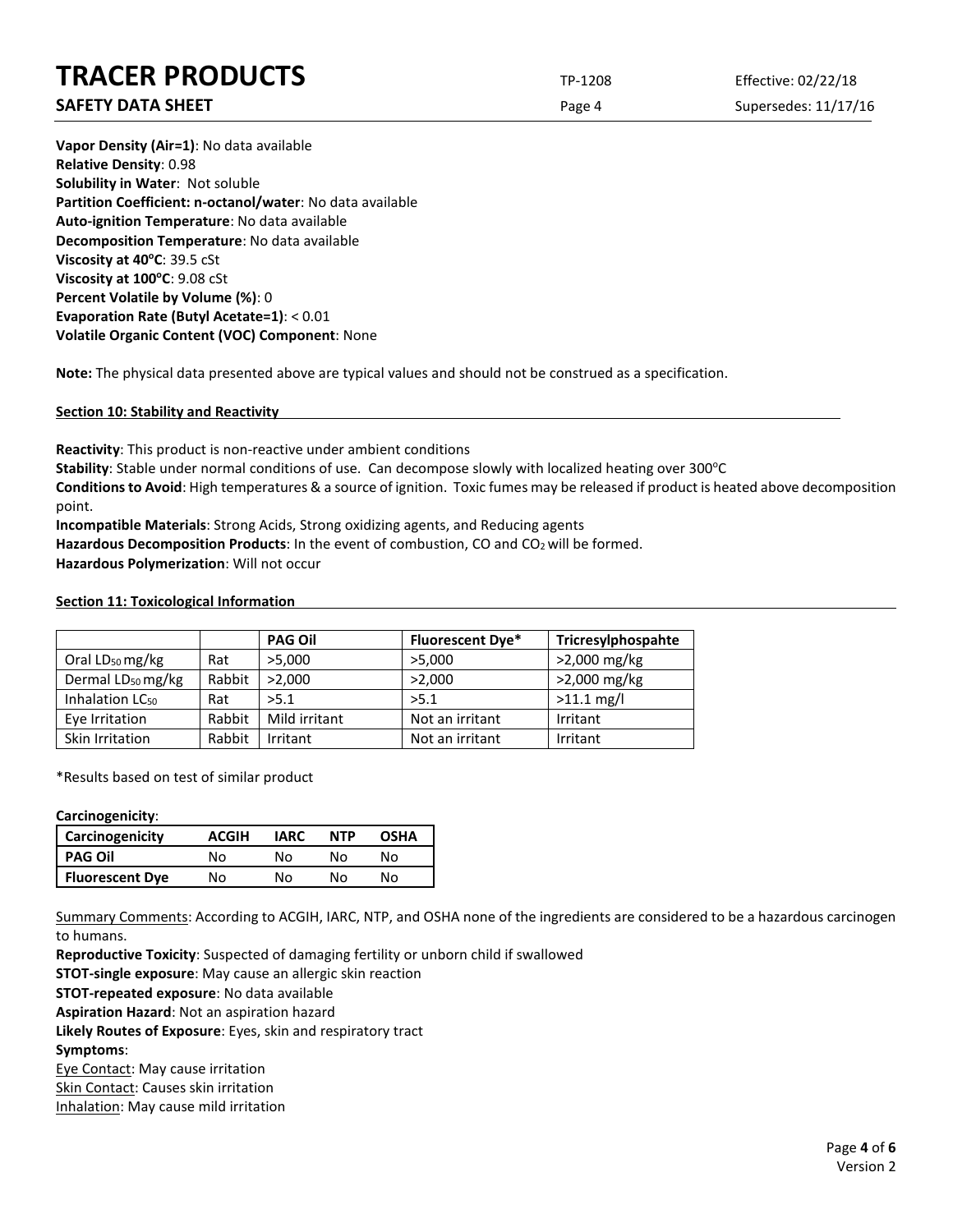**SAFETY DATA SHEET** SUPERFOUR CONSIDERING Page 5 Supersedes: 11/17/16

## **Section 12: Ecological Information**

## **Toxicity**:

|                                   | <b>PAG Oil</b> | <b>Fluorescent Dye</b> | Tricresylphospahte |
|-----------------------------------|----------------|------------------------|--------------------|
| Fish $LD_{50}$ 96hr mg/l          | > 500          | >100                   | 0.6                |
| Crustacean EC <sub>50</sub> mg/l  | > 1.000        | >10.000                | >1.000             |
| Algae EC <sub>50</sub> 72hr. mg/l | >100           | >100                   | .404               |

**NOEL:** No observed adverse effect level **Persistence & Degradability**: Readily biodegradable **Bioaccumulation Potential**: No data available **Mobility in Soil**: No data available **Behavior in Sewage Plants:** No data available PBT vPvB: The substance is not PBT / vPvB

## **Section 13: Disposal Considerations**

**General Statements:** Federal regulations may apply to empty container. State and/or local regulations may be different.

**Disposal:** Recover or recycle if possible, otherwise, dispose of in accordance with all local, state, and federal regulations. Sewage disposal is discouraged

**Special Instructions:** Be sure to contact the appropriate government environmental agencies if further guidance is required. Do not remove labels from container until container is cleaned properly. Containers can be reused or disposed of by landfill or incineration if appropriate to local law. Water with cleaning agents is required

**Hazardous Waste Number:** Not a RCRA hazardous waste

## **Section 14: Transport Information**

**General Comments**: This product is not classed as hazardous or regulated for transport under 49 CFR, IATA/ICAO, or IMDG **49 CFR:**

**DOT Shipping Name:** Not Regulated **DOT Label:** Not Applicable **DOT Identification No.:** Not Applicable; Nonregulated shipments by air under 49 CFR, IATA/ICAO AND IMO **Transport by Road/Rail (ADR/RID): UN Proper Shipping Name:** Not Applicable **Transport Hazard Class:** Not Applicable **Packing Group:** Not Applicable **Classification Code:** Not Applicable **LQ (ADR 2013):** Not Applicable **LQ (ADR 2009):** Not Applicable **Environmental Hazard:** Not Applicable **Tunnel Restriction Code:** Not Applicable **Transport by Sea (IMDG): UN Proper Shipping Name:** Not Applicable **Transport Hazard Class:** Not Applicable **Packing Group:** Not Applicable **Marine Pollutant:** Not Applicable **Environmental Hazard:** Not Applicable **Transport by Air (IATA): UN Shipping Name**: Not Applicable **Transport Hazard Class**: Not Applicable **Packing Group Number**: Not Applicable **Environmental Hazards**: Not Applicable **Special Precautions for User:** Unless otherwise specified, general measures for safe transport must be followed